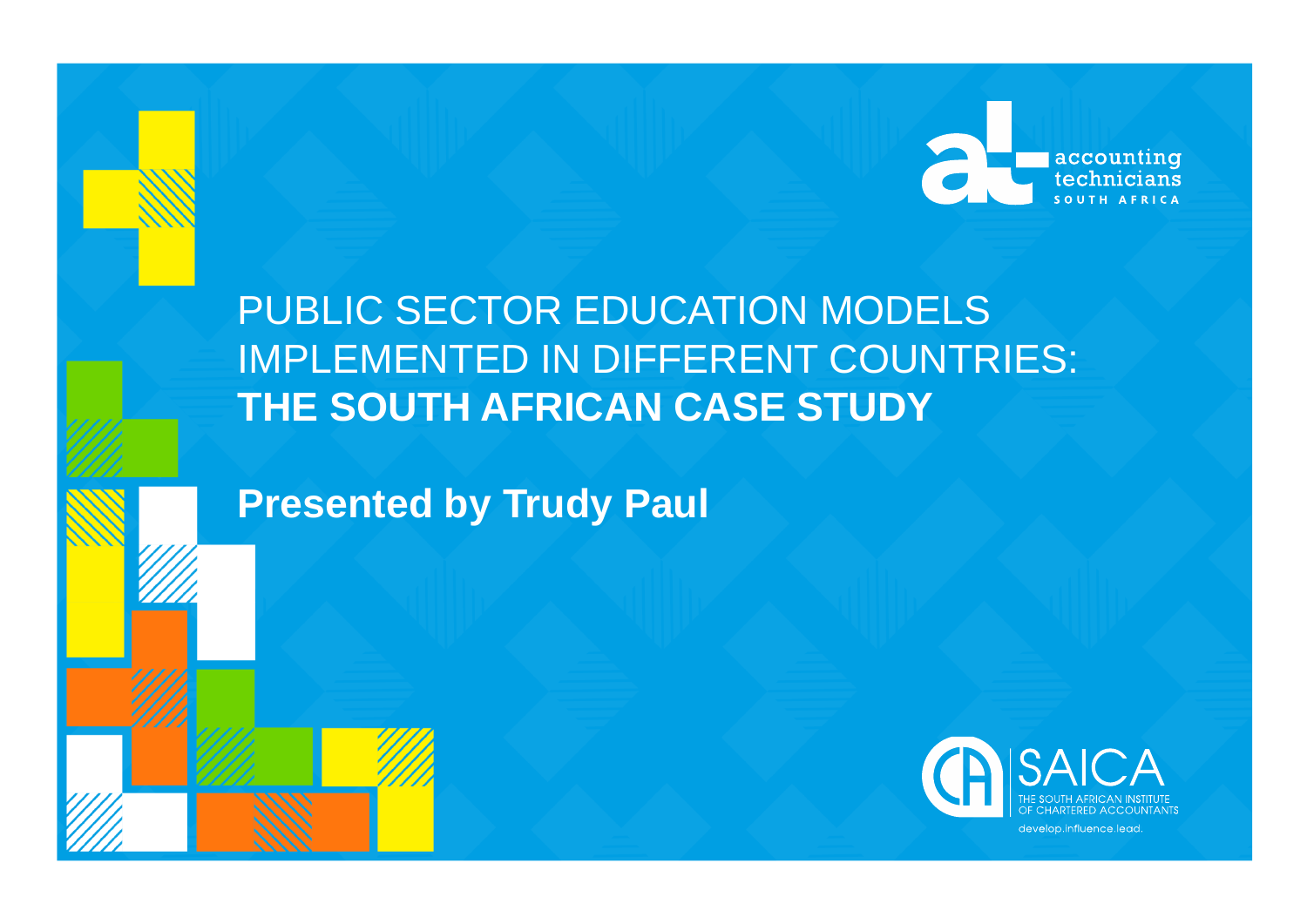## **Presentation Content**

- 1. Introduction to the South African Institute of Chartered Accountants (SAICA)
- 2. Overview of the Public Sector
- 3. The education system in South Africa
- 4. Partnership between SAICA and Government Departments
- 5. Accounting Technicians in Government Departments
- 6. Public Sector Accounting Technicians: Competency Framework
- 7. Qualifications
- 8. Accreditation: Education Providers and Employers
- 9. Successes
- 10. Lessons Learnt



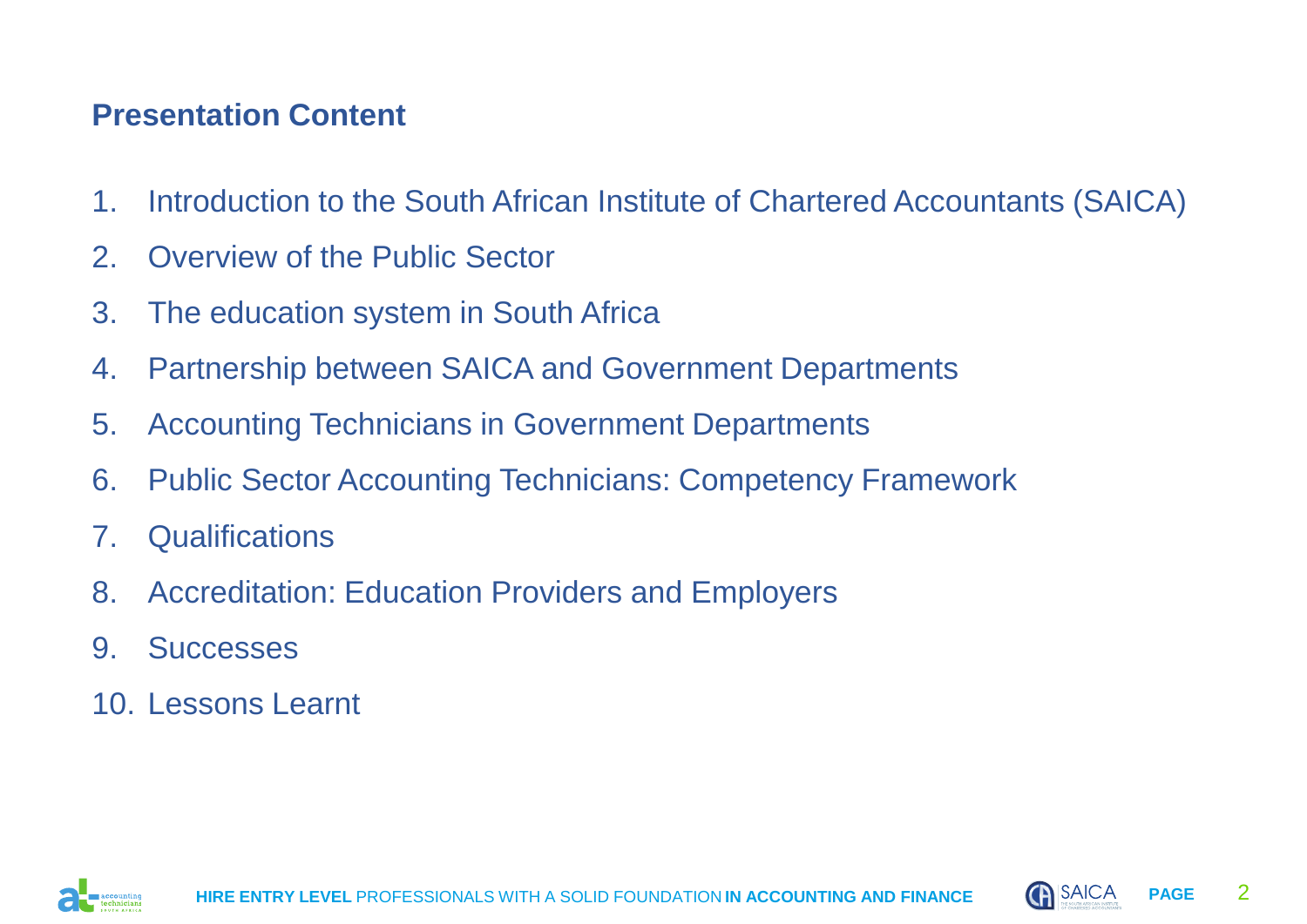





**Mid-tier/ Middle Management Level** 02









AN INTEGRATED ACCOUNTING AND FINANCE SKILLS SOLUTION **PAGE** Associate and  $\sum_{\text{General}(\text{SAN})\atop \text{Accountant}(\text{SAN})}$ 

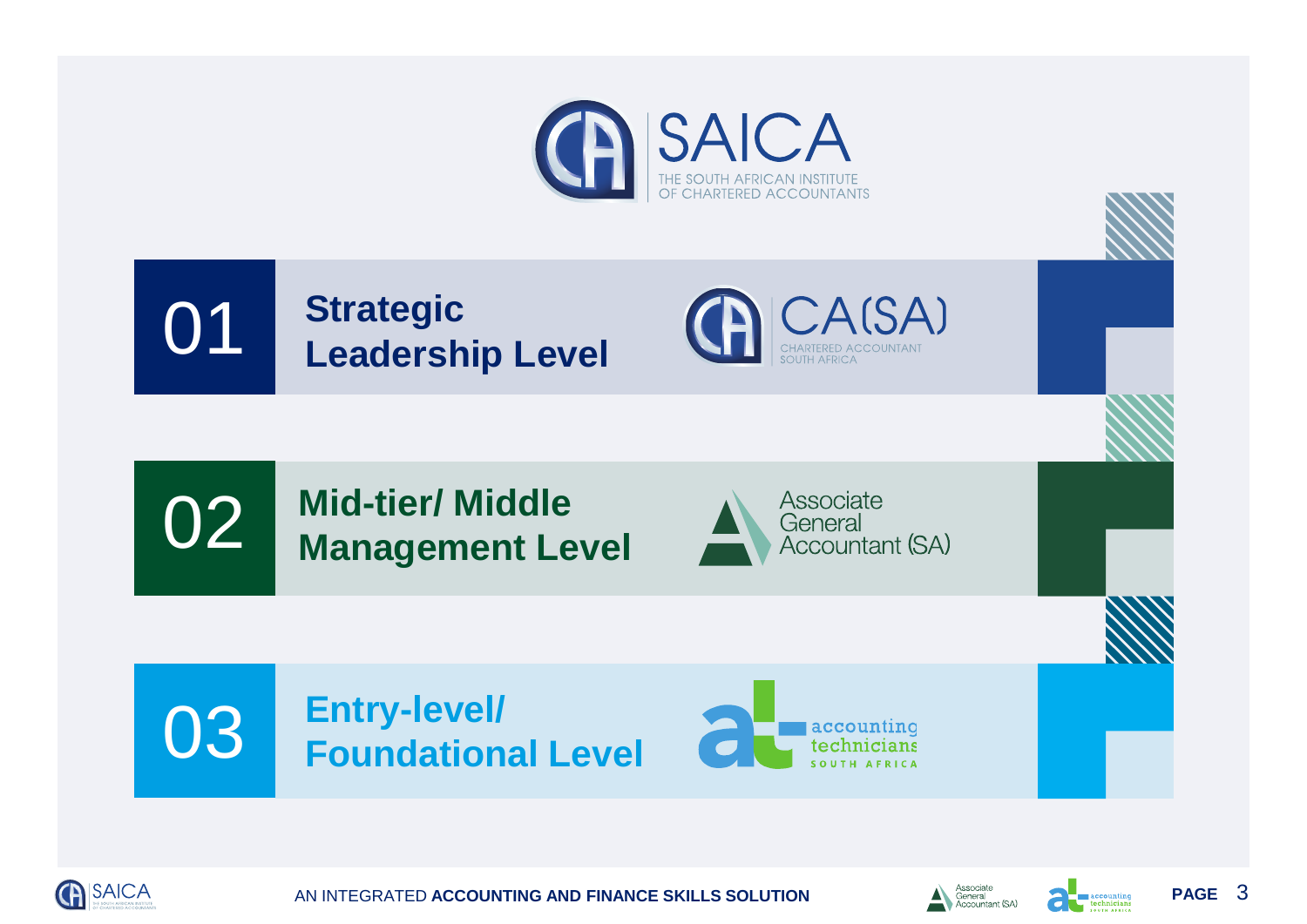

- From a foundational to a strategic level of accounting and business competence, there's a credible SAICA designation to strengthen any finance team.
- Partnership with the Public Sector for capacity building initiatives that results in competent accounting professionals at all levels through education and directed work experience



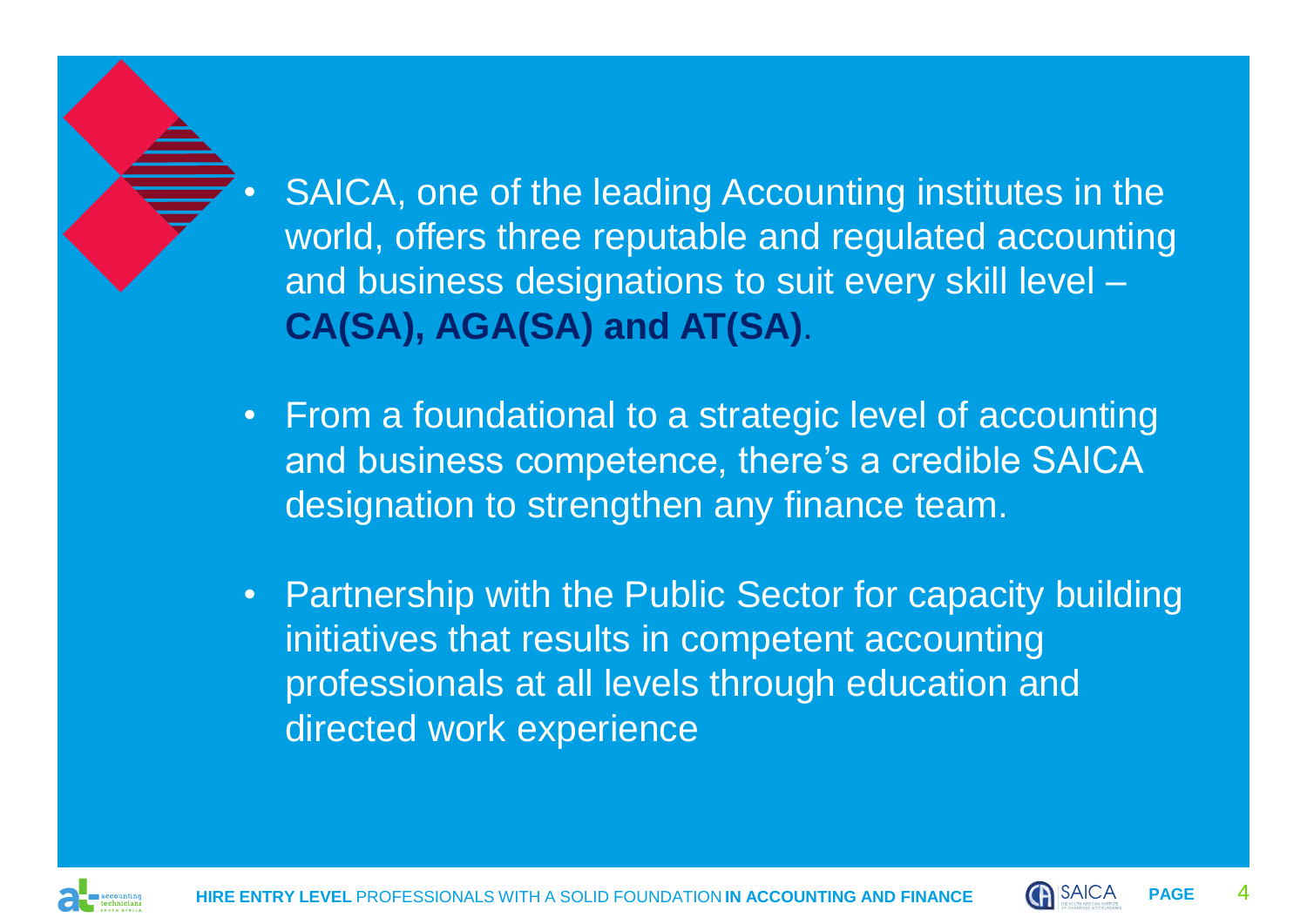### **The South African Public Sector**

- 1994 saw a significant transition in the country
- At the same time changes took place in the Public Sector
- The Public Sector mandate broadened to include economic growth, good stewardship of resources, equal education, healthcare, infrastructure development, equal access to housing
- Challenges relating to safety, education, infrastructure development and healthcare still continue today
- Equal education a core focus area
- Professionalization of the Public Sector: Accounting and broader financial services



**REPUBLIC OF SOUTH AFRICA** 



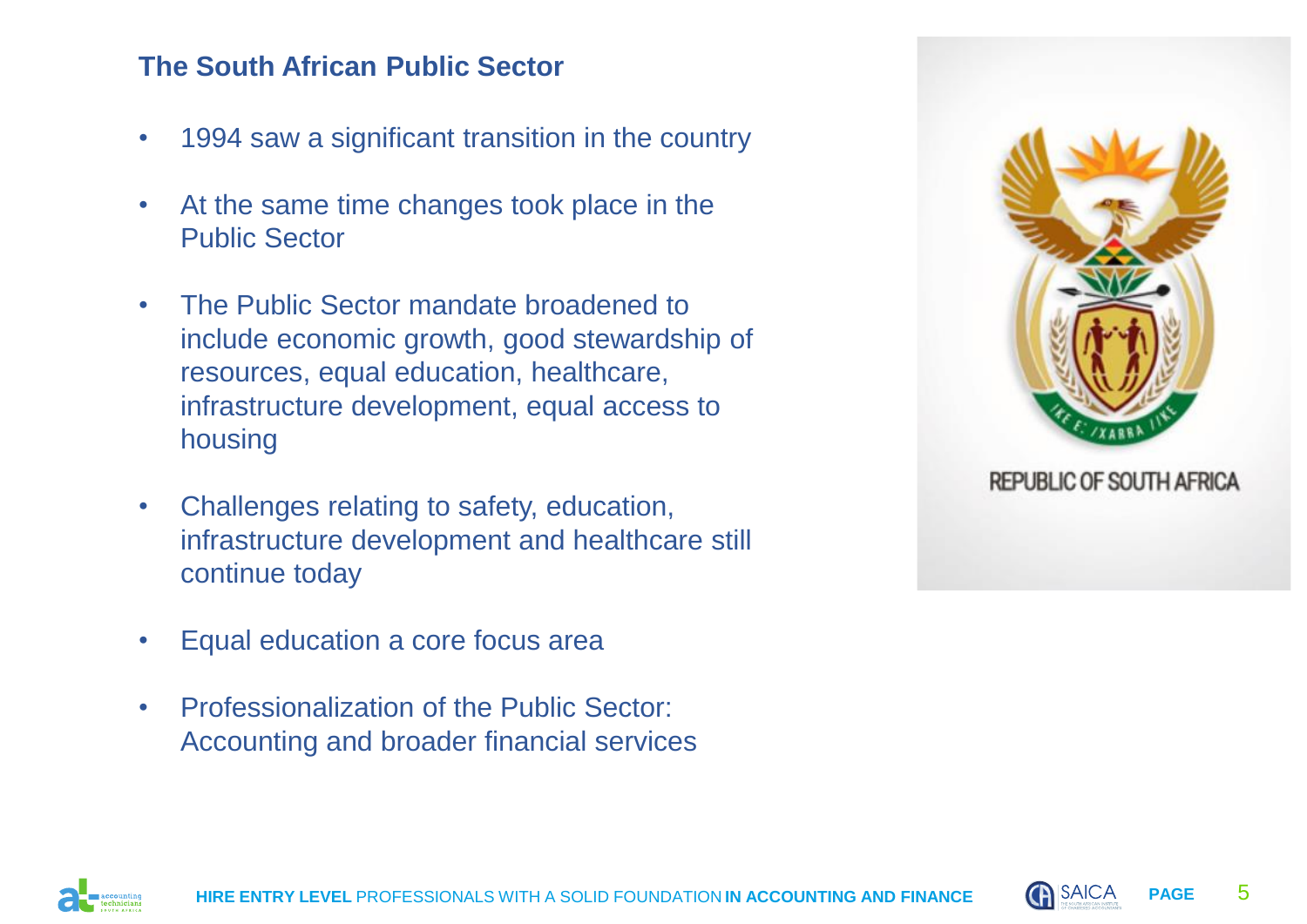# **The South African Public Sector**



- There are three (3) main spheres of government:
	- ✓ National Government *Treasury, Agriculture, Defence*
	- ✓ Provincial Government *9 Provinces: Roads & Transport, Police Services, Housing*
	- ✓ Local Government 278 *Municipalities: Water supply, Waste disposal, Fire protection*
- Departments for accounting and finance have been established within all government spheres



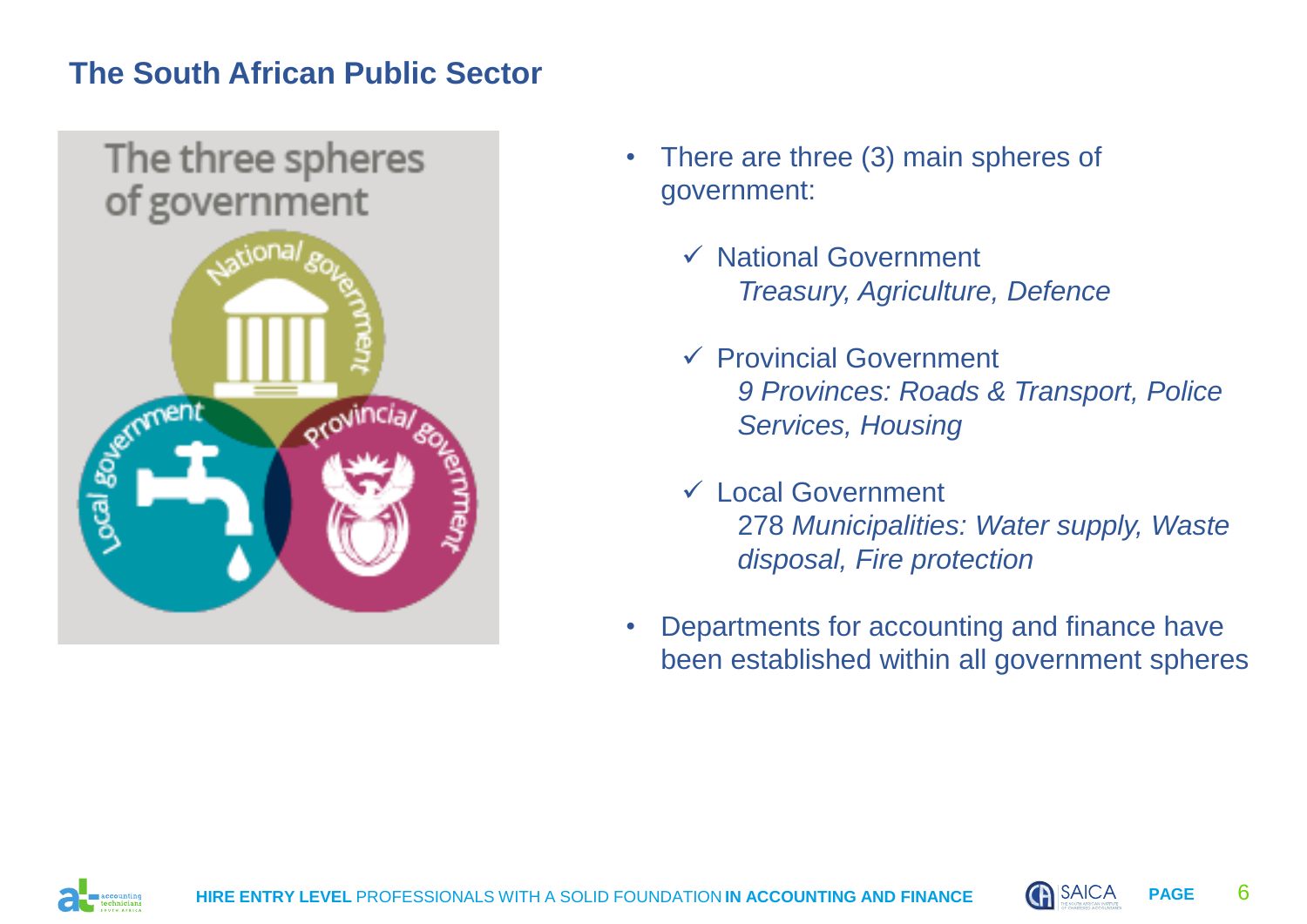# **Public Sector: Structure of Accounting and Finance Departments**





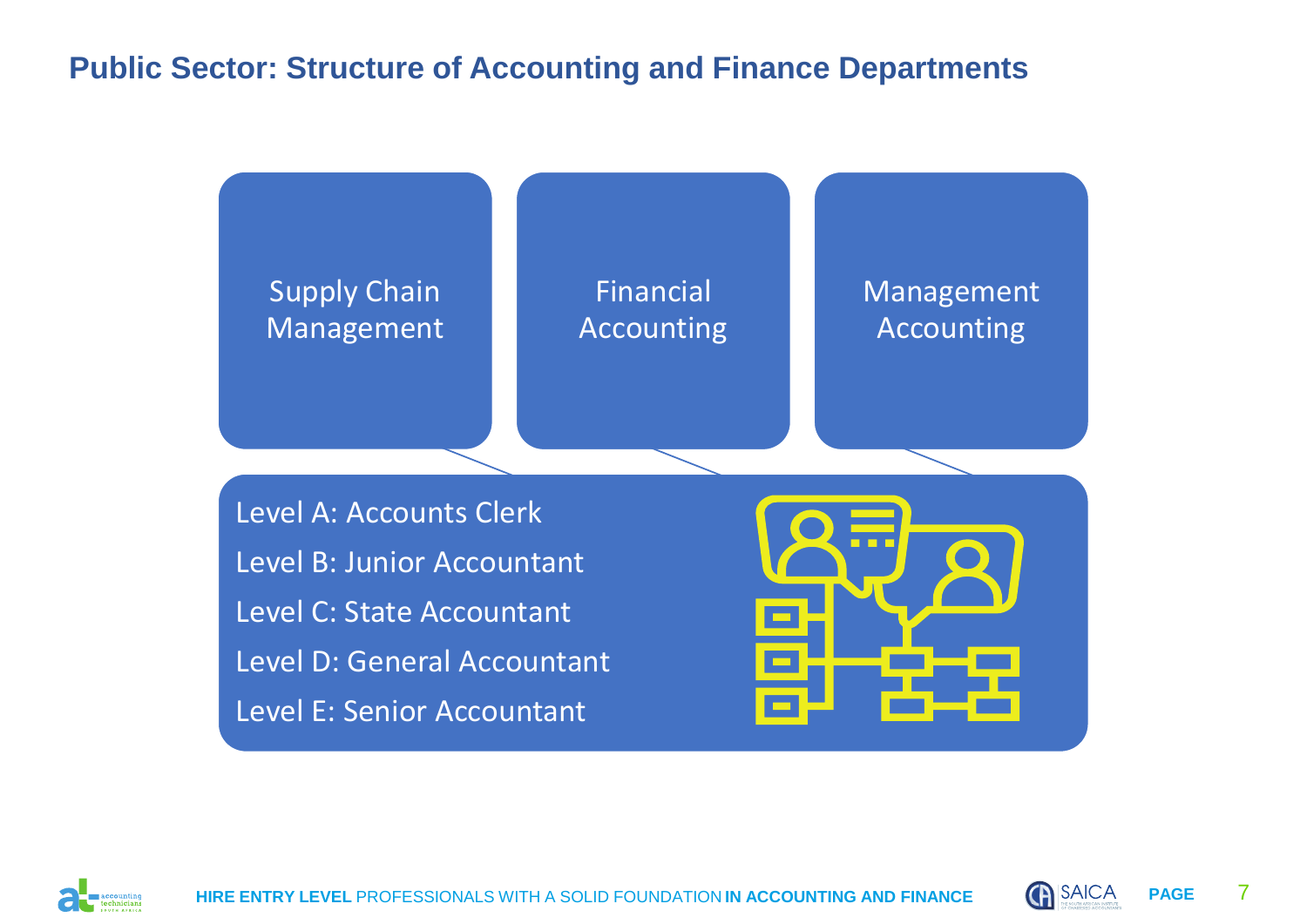# **Public Sector: Accounting and Finance Departments**

- Structures created to facilitate capacity building at individual, departmental, provincial and national level
- Standardisation of structure by the National Treasury and Department of Public Service Administration (DPSA)
- Individual pillars for each area of specialisation: Supply Chain Management, Financial Accounting, Management Accounting,
- Different levels within each area of specialisation (Levels A-E): Accounts Clerk, Junior Accountant, State Accountant, General Accountant, Senior Accountant
- Competencies outlined and detailed per specialisation and per level in the National Treasury Technical Competency Dictionary (TCD)
- Job standards and role profiles that link to the TCD created
- The SAICA Competency Framework for Accounting Technicians addresses the need for skills development in the Financial Accounting and Management Accounting disciplines and at Levels 1-3: Accounts Clerk, Junior Accountant, State Accountant



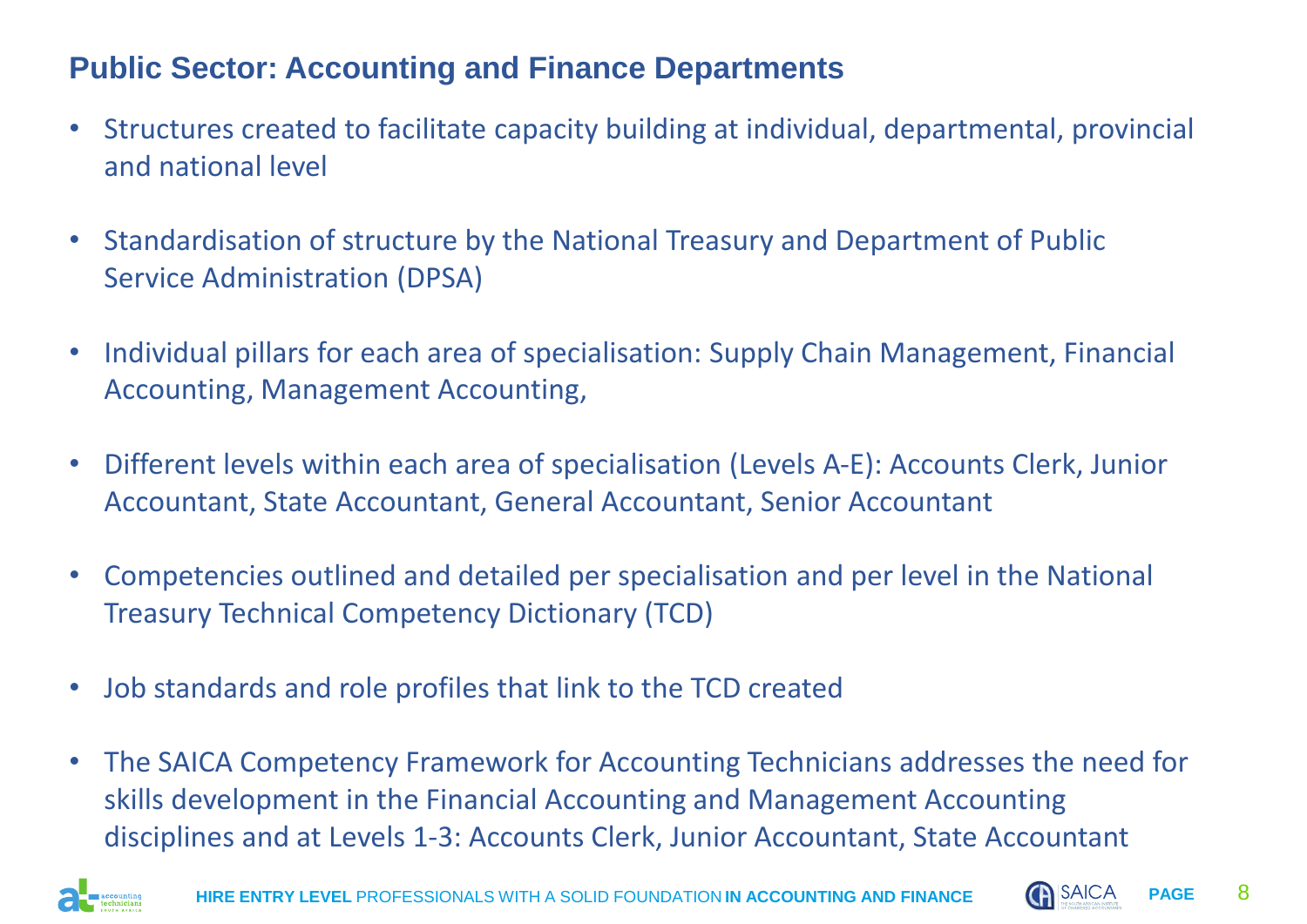# **The Education System**

- Within the South African education system, resides the National Qualifications Framework (NQF)
- The NQF is a single, national, integrated framework for learning
- Qualifications and skills programmes registered on the NQF are pitched at levels 1-9.

*1 = Adult Basic Education & 10 = Doctorate*

- $\checkmark$  The South African Qualifications Authority (SAQA) is the custodian of the NQF
- $\checkmark$  SAQA oversees the registration of qualifications and collaborates with the three (3)

quality councils that have been established





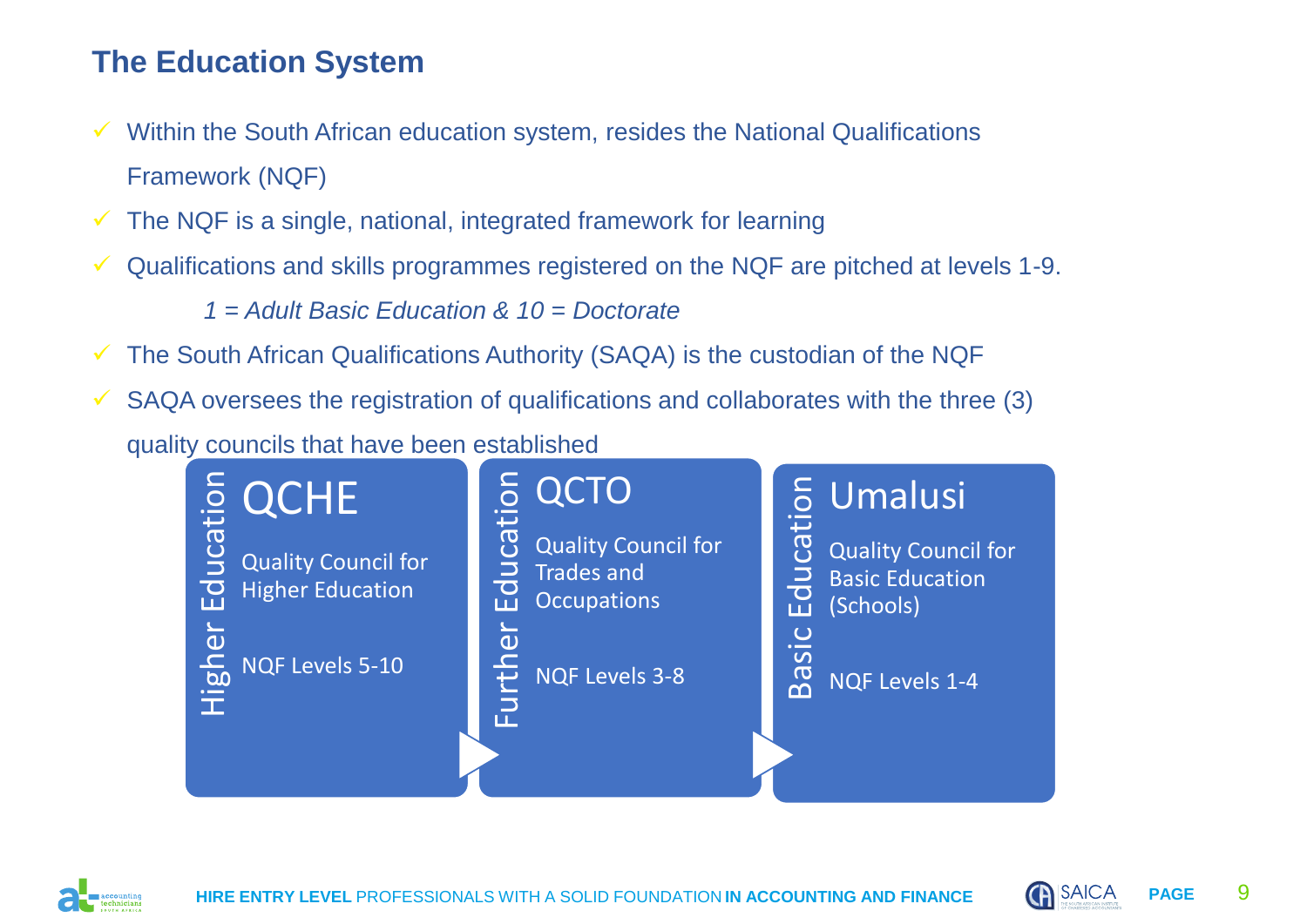### **The SAICA Accounting Technician Competency Framework**

- The competency framework identifies and describes the professional competencies (professional values and attitudes, enabling competencies and technical competencies) that a Public Sector Accounting Technician PSAT(SA) should demonstrate at entry point into the profession.
- It provides a reference point for current and prospective PSATs(SA), employers and the general public, thus enabling a clear understanding of the foundational professional competencies the AT(SA) has command of as he/she embarks upon their career.
- The competency framework is aligned to the National Treasury Technical Competency Dictionary (TCD) for roles at Levels A-C
- The competency framework also provides the base upon which the qualifications and work experience programmes for entry to mid-level Public Sector accountants are developed and delivered.



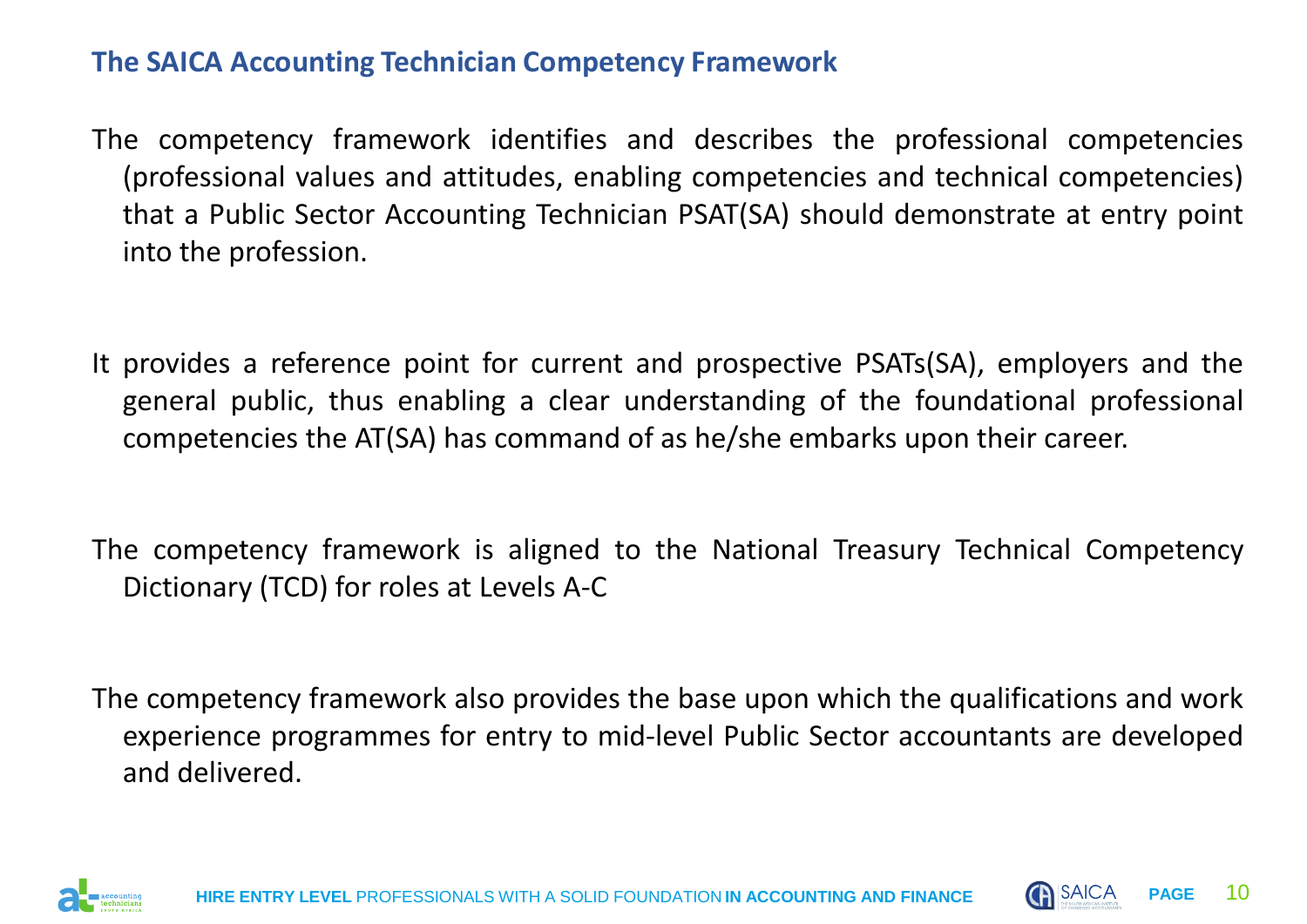### **The SAICA Accounting Technician Competency Framework (continued 2)**

**The fundamental principles guiding the development of the Competency Framework for Public Sector Accounting Technicians are:**

- 1. Operational performance
- 2. Ethical behaviour & management
- 3. Professional competence





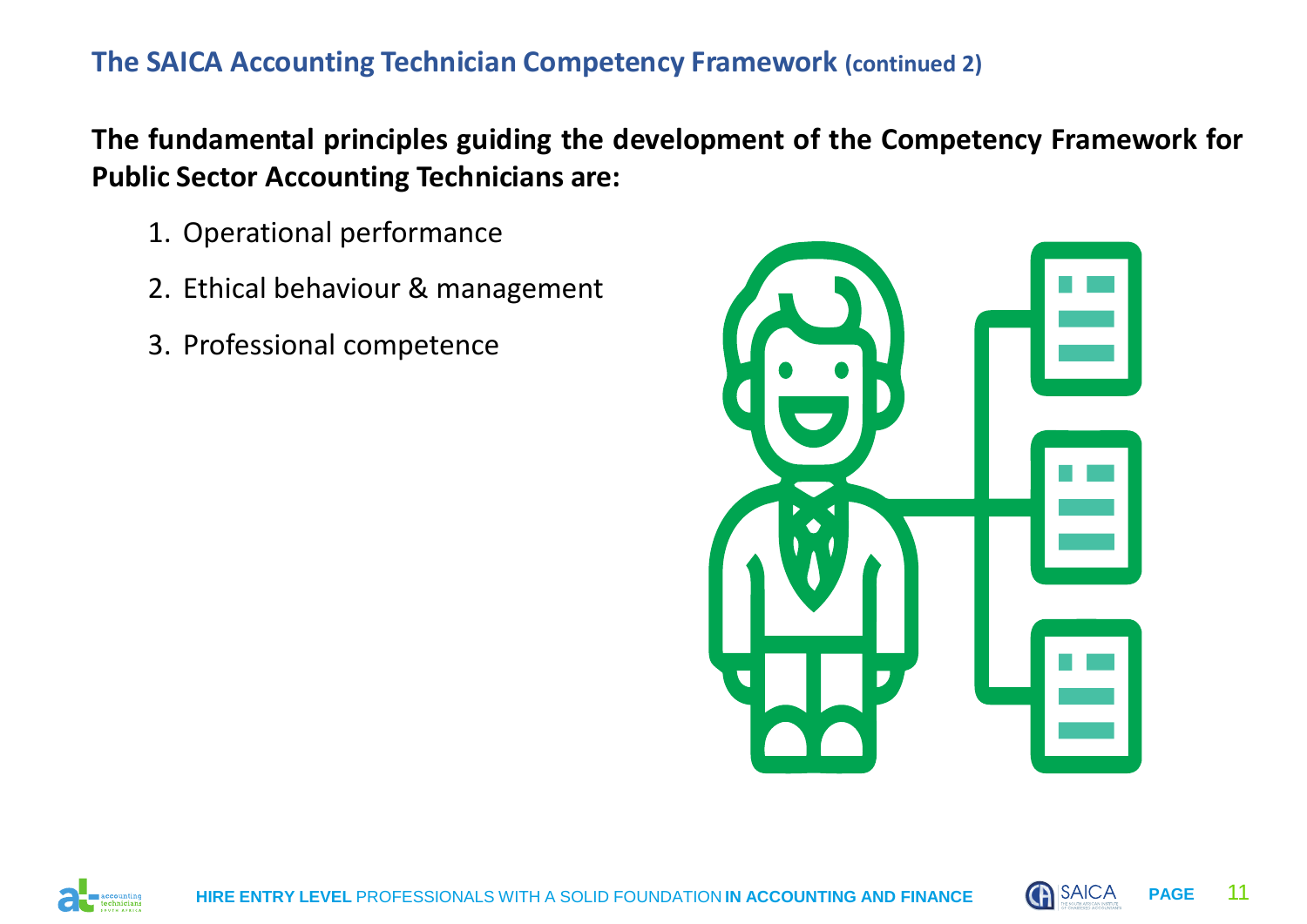### **The SAICA Accounting Technician Competency Framework (continued 3)**

| <b>Professional values and attitudes</b><br><b>Ethics</b><br>Life-long learning<br>Professionalism                                                                        |  |
|---------------------------------------------------------------------------------------------------------------------------------------------------------------------------|--|
| <b>Enabling competencies</b><br>Communication<br><b>Decision making</b><br>Digital acumen<br><b>Meeting customer needs</b><br>Personal management and team work / leading |  |
| <b>Technical competencies</b><br>Tailored for the SA Public Sector                                                                                                        |  |



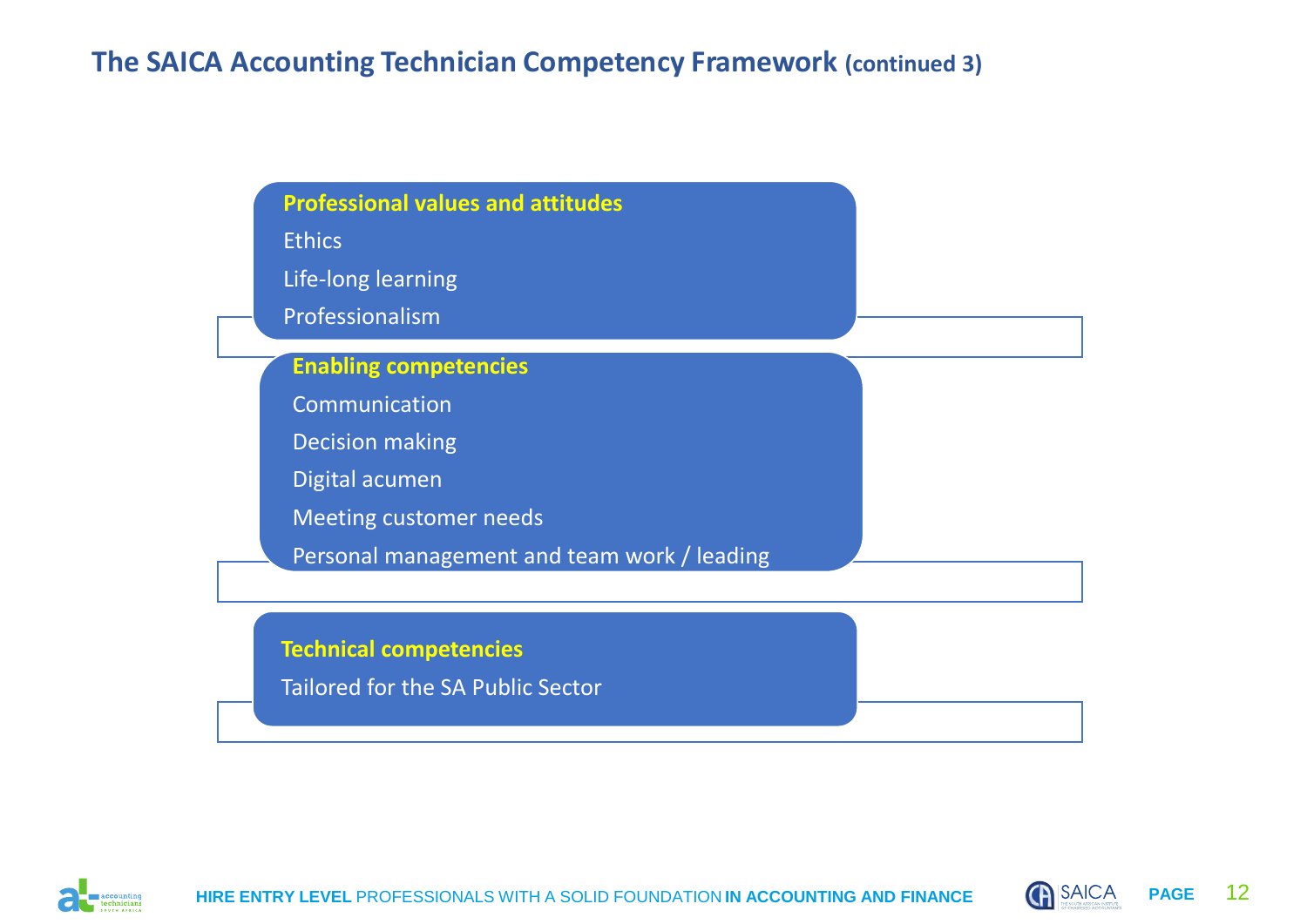### **The SAICA Accounting Technician Competency Framework (continued 4)**

#### **Technical Competencies**

Digitisation to support accounting processes Recording and processing financial transactions Prepare and record sales and revenue transactions Prepare and record purchases and payments Manage debtors Maintain petty cash records Recons, month-end closure and trial balance Draft, analyse and interpret financial statements Account for property, plant, equipment, payroll and taxes Manage cash, assets and inventory Budgeting and costing **VAT** Business & Personal Tax Internal controls



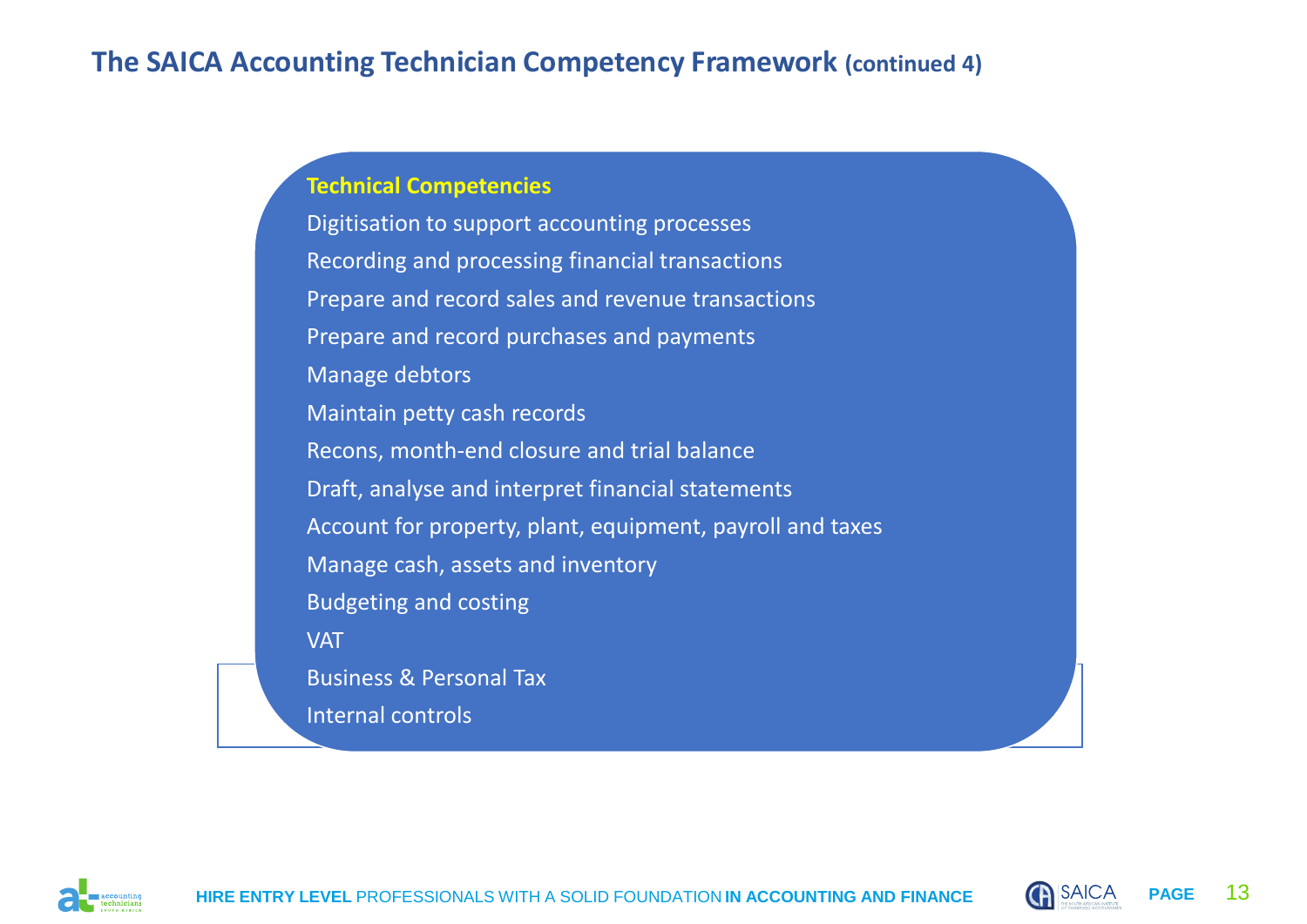# **QUALIFICATION CONTENT: PUBLIC SECTOR ACCOUNTING QUALIFICATION**

**Certificate: Public Sector Accounting Technician NQF Level 3 1 Year (120 Credits)**

- **Introduction to Accounting**
- **Workplace Skills**
- **Working with Computers**
- **Professional Ethics**
- **Budgeting and Reporting**
- **Making and Recording Payments**
- **Recording Revenue and Receipts**

**FET Certificate: Public Sector Accounting Technician NQF Level 4 1 Year (120 Credits)**

- **Communication and Supervision**
- **Use of Technology in Accounting**
- **Professional Ethics**
- **Preparation of Reconciliations and Trial Balances**
- **Financial Statements**
- **Recovery of Debtors**
- **Budget Preparation and Monitoring**

**Certificate: Public Sector Accounting NQF Level 5 1 Year (120 Credits)**

- **Communication and Managing a Team**
- **Economic Reporting Format and SCOA Classification**
- **Professional Ethics**
- **Budget Management**
- **Accounting for Assets and Inventory**
- **Financial Reporting**
- **Internal Control, Internal Audit and External Audit**



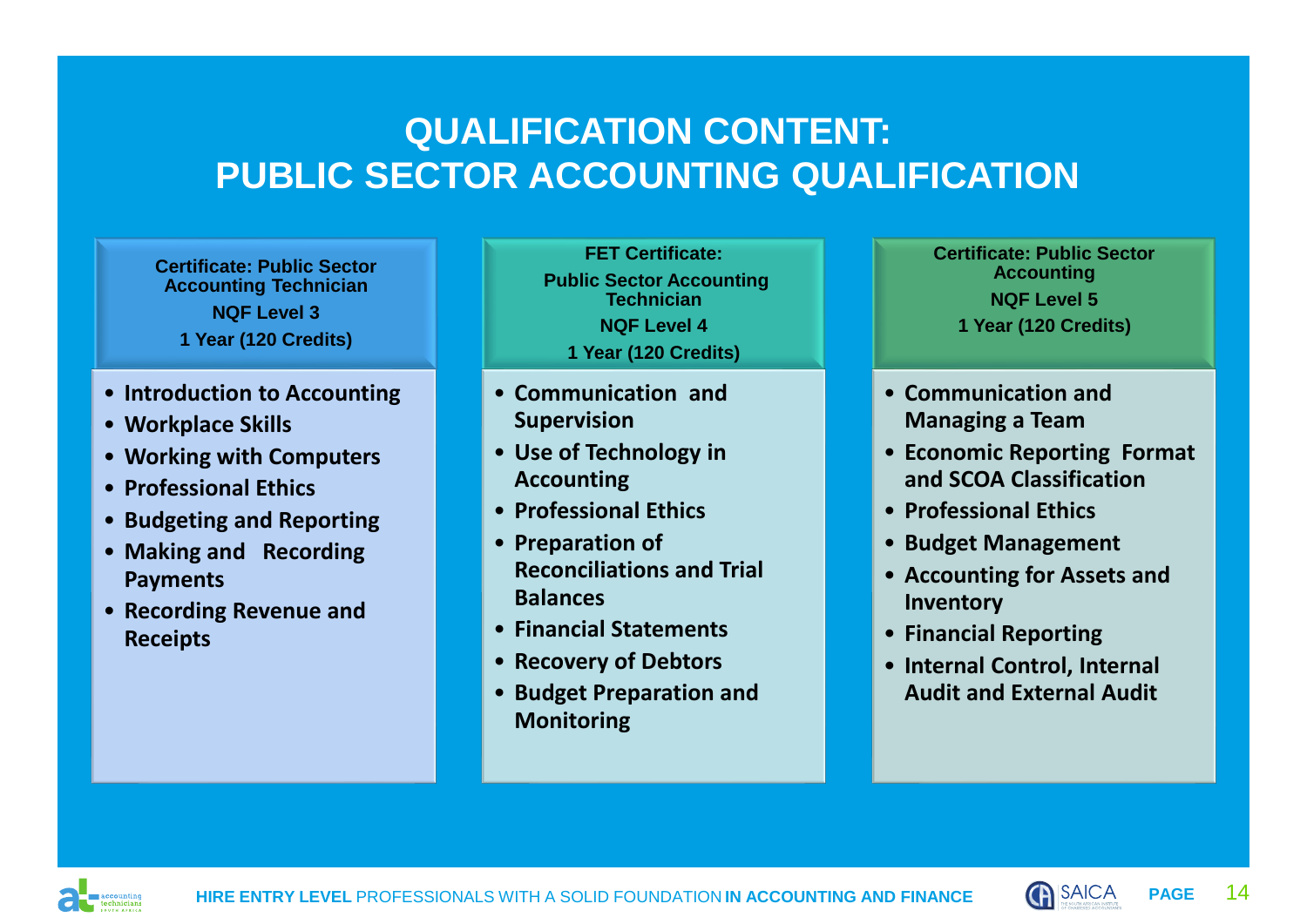### **COMPETENCY-BASED ASSESSMENT APPROACH**

- $\checkmark$  Students demonstrate their ability to apply the knowledge and skills acquired over the duration of their training.
- $\checkmark$  The assessments measure student improvement, track progression in the qualification and establish work-readiness for the labour market.
- $\checkmark$  Final assessment is combination of simulations conducted at the end of each unit.
- ✓ The assessment strategy focuses on both formative and summative assessments.
- $\checkmark$  Formative assessments are built into the teaching programme and summative assessments are used to assess achievement against the outcomes of the qualification/s at the end of the programme. ✓ Assessment is focused on students' ability to demonstrate competence.



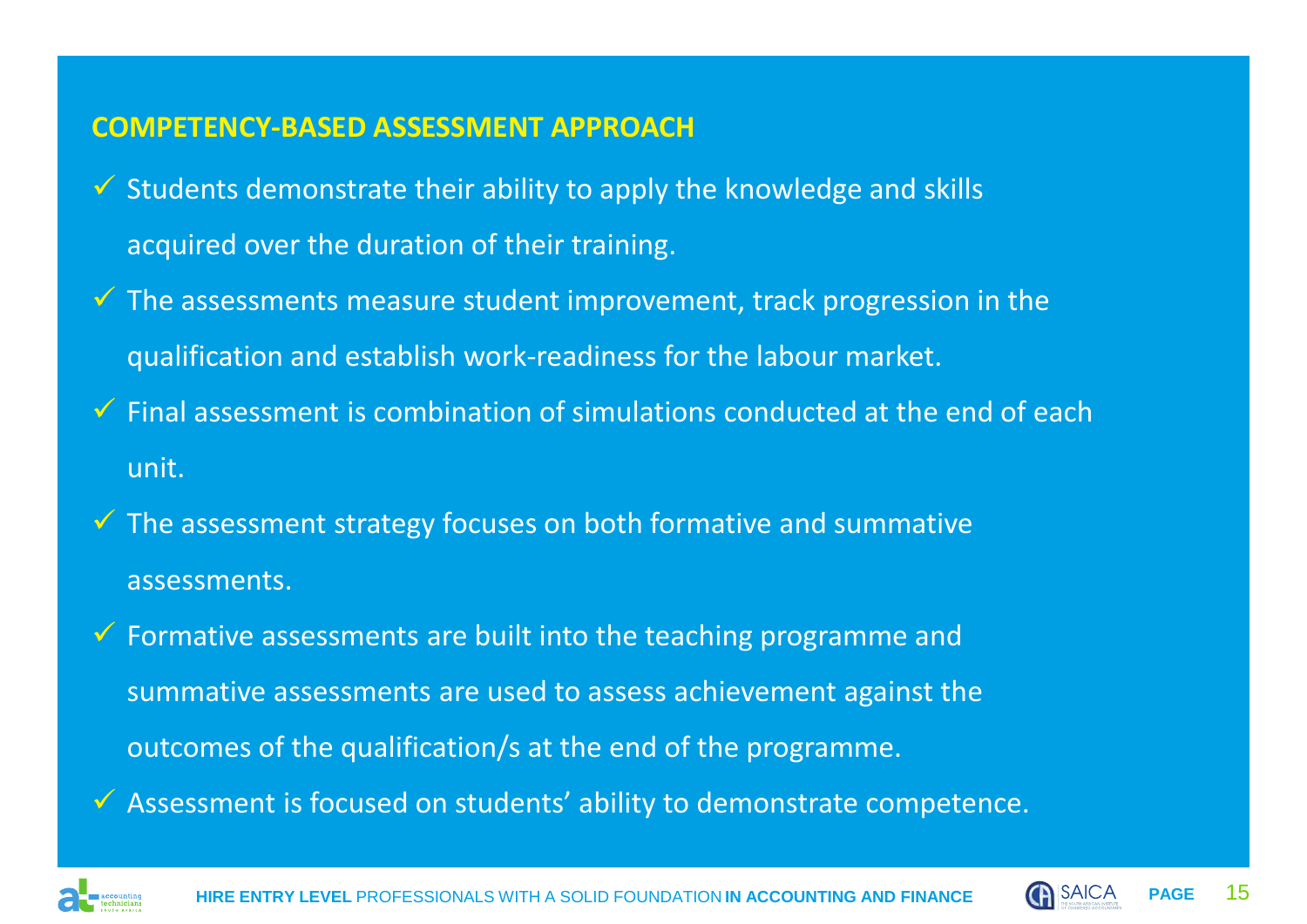### **Route to Membership: Becoming a Member of SAICA holding the PSAT(SA) Designation**



*Recognition of learning and work experience gained through institutions other than SAICA and non-accredited workplaces is possible through a Membership RPL process*



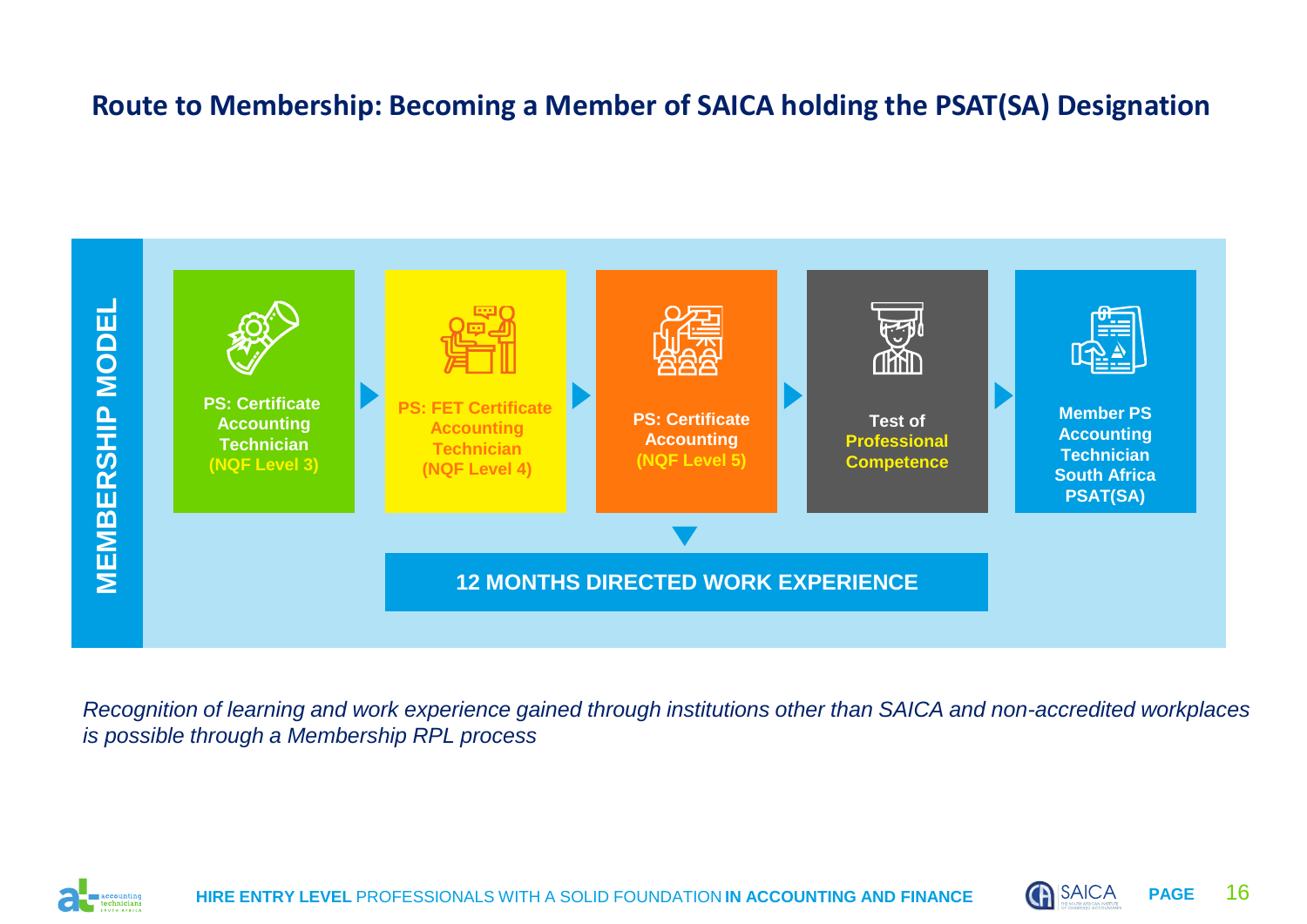### **ACCREDITATION**

# ✓ **SAICA is**

❖registered with SAQA as a Professional Body and is Quality Assurance Partner to the QCTO

❖delegated authority from the Regulator to accredit education providers to deliver the AT qualifications and employers to provide directed work experience

✓ **Prospective training providers and employers are evaluated against:**

❖Resources, Systems, Expertise

- ✓ **Required commitment to** 
	- ❖Conduct learning delivery,
	- ❖Conduct assessment
	- ❖Provide work experience opportunities



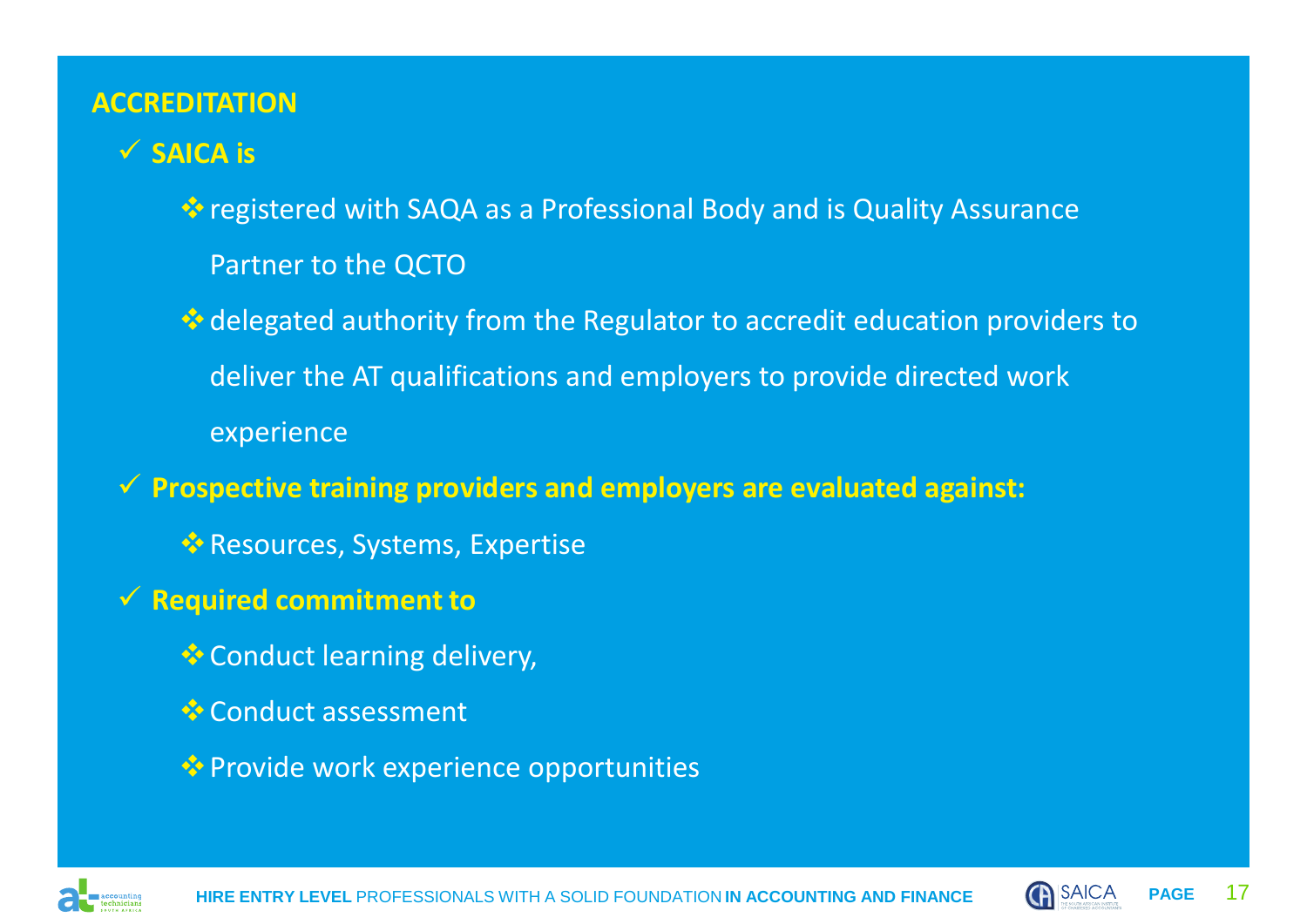### **QUALITY ASSURANCE PROCESS**

- ✓ **Self-assessment questionnaire**: Allows training providers the opportunity to review and evaluate their own performance against the AT(SA) required standard;
- ✓ **External verification site visit:** Conducted annually, training providers are measured against the accreditation criteria and allowed to retain accreditation if all the quality standards are adhered to. In instances where training providers are found to be non-compliant, a remediation plan is agreed on, sanctions could be imposed or accreditation could be revoked, depending on the severity of the non-compliance;
- ✓ **Monitoring and evaluation of teaching and learning**: Observation is conducted in the classroom to measure the quality of teaching. This could include interviews with students and spot checks of lecturers' preparation documents such as lesson plans;
- ✓ **Assessment spot checks**: Spot checks on live assessments are conducted without the knowledge of the training providers or students. This is to ensure that assessment rules are strictly followed; and
- ✓ **Results verification**: A percentage of all student results are verified by AT(SA) to ensure consistency in marking;
- ✓ **Engagement and Upskilling**: Quarterly engagement and upskilling sessions held with training providers and employers



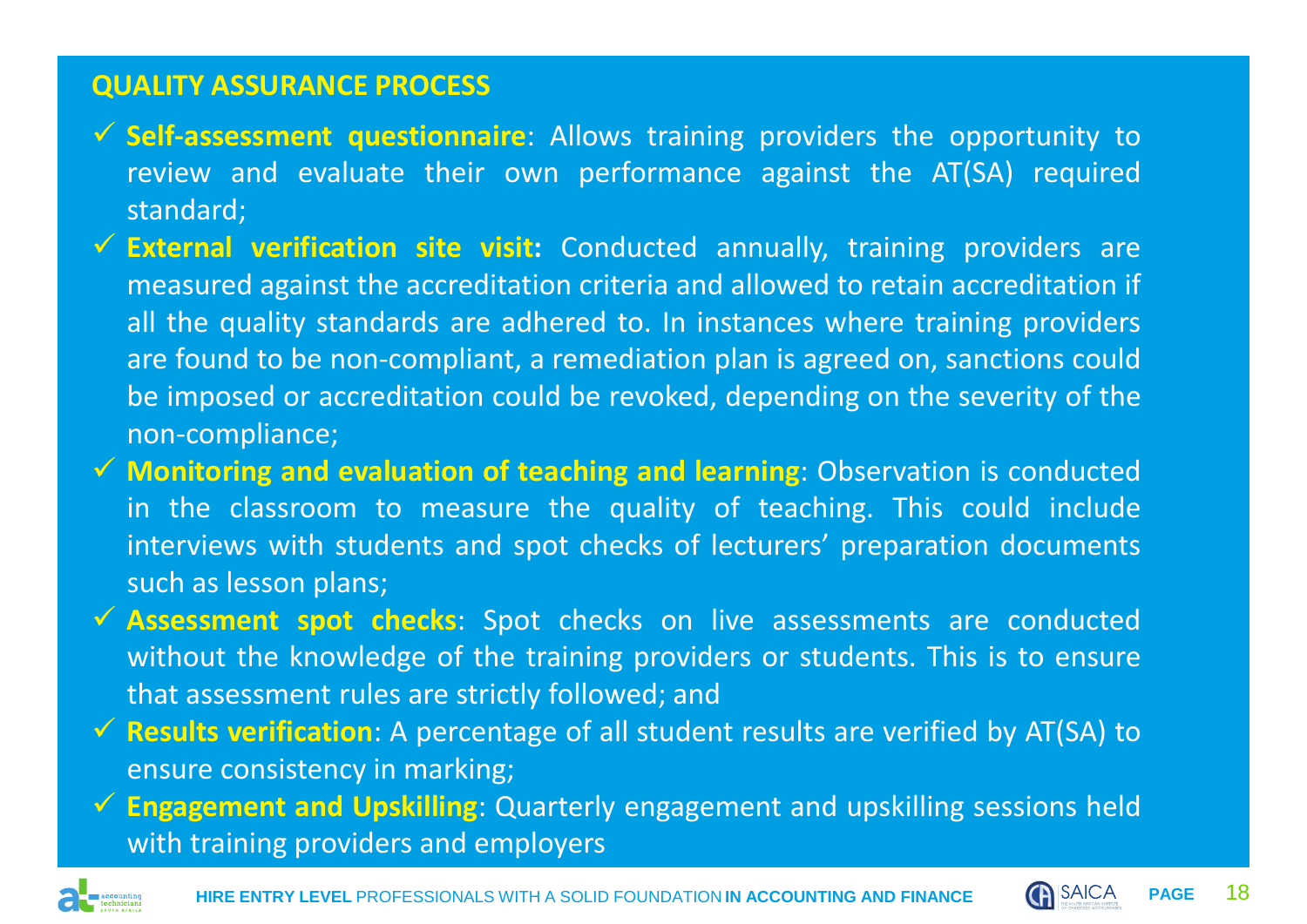### **SUCCESSES**



✓ **Over 6000 students**: At last count in 2020, in excess of 6000 students had completed the Public Sector accounting qualifications with SAICA;



✓ **Fit for purpose qualifications:** Qualifications which were originally developed in 2012, have been reviewed, enhanced, aligned to the TCD and delivered to students nationwide;



✓ **Collaboration with funders**: Sector Education Training Authorities (SETAs), National Skills Fund, European Union



**Employers:** Students in progress and graduates successfully employed at local, provincial and national government departments



✓ **Monitoring and Evaluation:** Positive feedback gained during the monitoring and evaluation process from students, faculty, employers, regulators and education providers



UNI OCK YOUR **FINANCE TEAM'S FULL POTENTIAL PAGE PAGE** 19

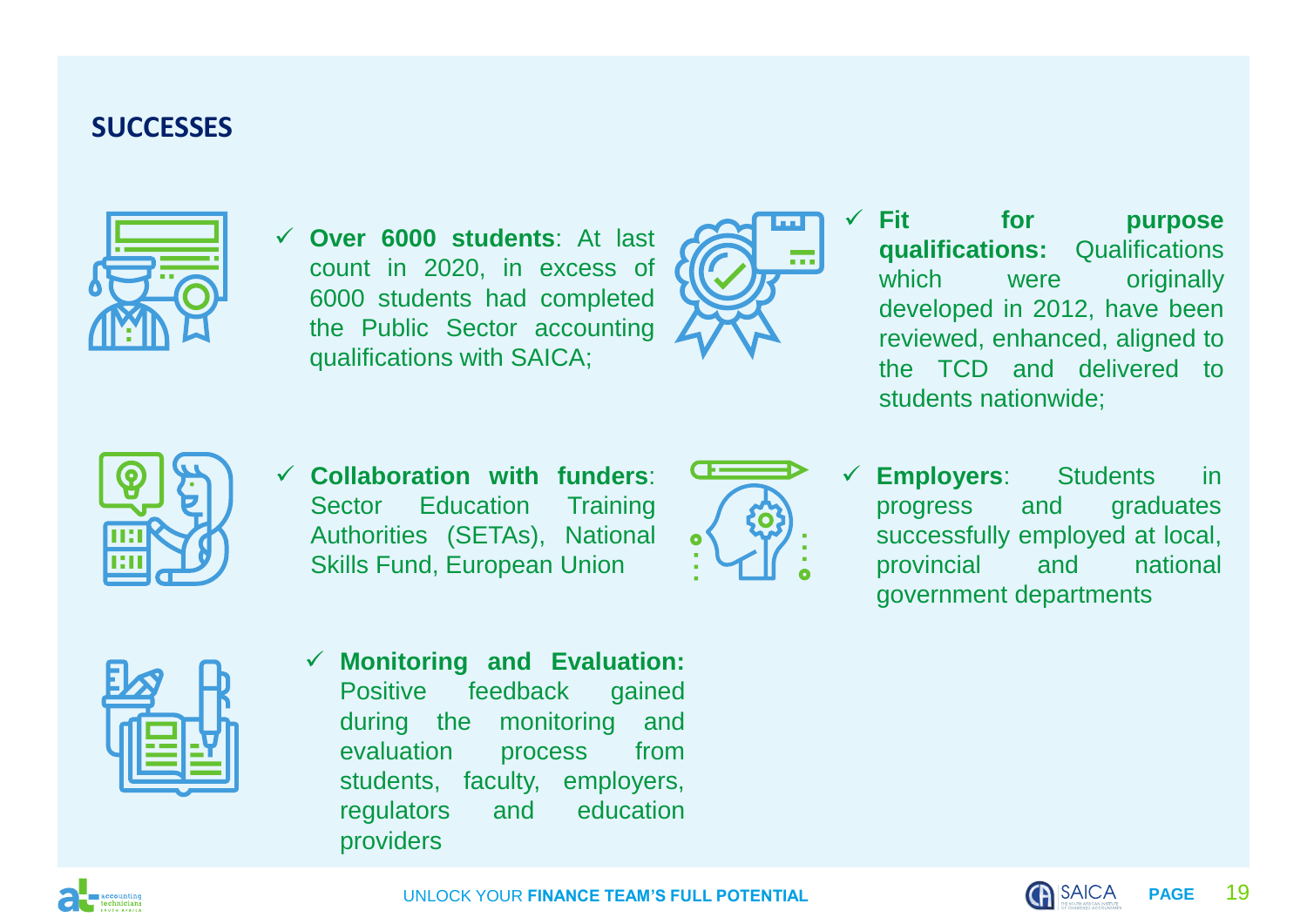### **LESSONS LEARNED**



✓ **Broaden stakeholder groups for consultation**: Consultation with key stakeholders is key to developing and delivering a fit for purpose qualification;



✓ **Avoid over-reliance on summative assessment:** face-to-face learning, e learning, formative assessment and peer review are as valuable a part of the assessment process as is the final summative assessment;



✓ **Experiential Learning**: Case studies and simulations help produce a more workplace ready student;



✓ **Continuous Professional Development (CPD)**: Students and faculty who do not engage in the right quantity and quality of CPD will remain behind the curve.



✓ **Never leave students behind**: Implore different teaching and learning strategies to allow students to learn at different paces;